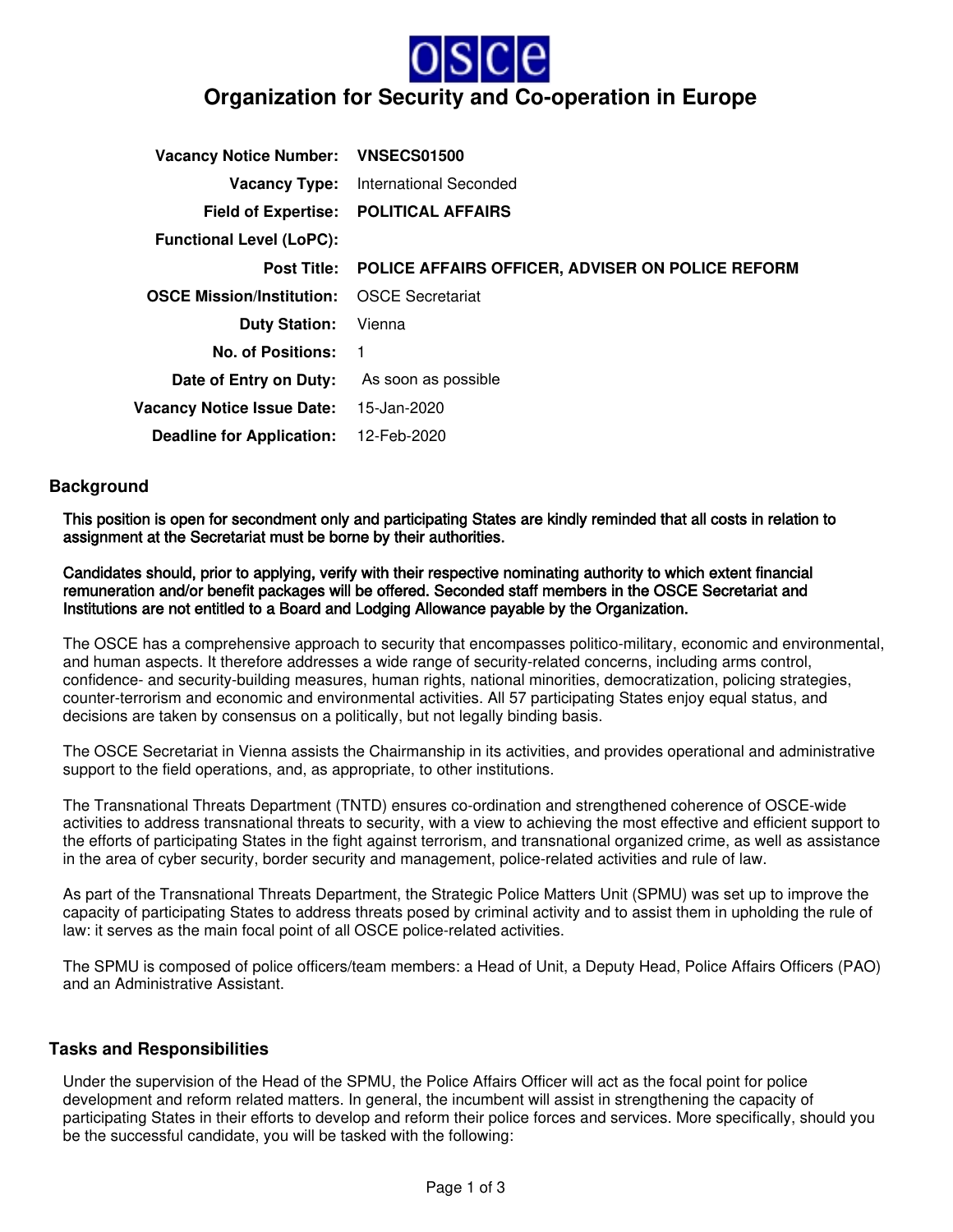1. Planning and the delivery of all forms of assistance and expertise related to police development and reform in response to requests received from participating States; this includes needs assessment and formulation of an appropriate draft concept of operations;

2. Establishing operational, planning and policy links with senior officials of OSCE delegations, and with competent police departments from participating States as required for potential activities;

3. Conceptualizing and implementing any regional activities aiming at promoting police reform in participating States;

4. Assisting field operations and other OSCE executive structures to include a police reform component in their activities or projects where relevant;

5. Establishing appropriate co-operation with all relevant national, regional and international actors with the aim of exchanging best practices on police reform; establishing collaborative links with other international partners on projects related to police reform and development;

6. Contributing to the planning of new activities/missions and providing briefings and consultations to Heads of Missions, Directors and their staff on police development and reform;

7. Liaising with Police Academies and/or Training Centers (from participating States or international institutions such as CEPOL) to arrange training activities and supporting other TNTD/SPMU staff members on training aspects;

8. Representing the OSCE Secretariat at meetings/events where police reform issues are on the agenda and contributing to the better spread of TNTD/SPMU's image and capacities;

9. Performing other related duties as assigned, such as reporting on completed activities.

For more detailed information on the structure and work of the Transnational Threats Department, please see: http://www.osce.org/secretariat

## **Necessary Qualifications**

- Second-level university degree in international relations, international law, political science or another related field; graduation from a police academy equivalent to and an advanced university degree;

- Minimum of eight years of progressively responsible professional experience in law enforcement; minimum of three years international experience dealing with police reform and development issues;

- Proven experience in project management and success working for/with international organizations;

- Excellent communication and negotiation skills, resourcefulness, initiative, maturity of judgement and team spirit;

- Demonstrated gender awareness and sensitivity, and an ability to integrate a gender perspective into tasks and activities;

- Professional fluency in the English language including excellent drafting skills; knowledge of another OSCE working language and/or working knowledge of one of the languages spoken in the region would be an asset;

- Proven interpersonal skills and ability to establish and maintain effective and constructive working relationships with people of different national and cultural backgrounds while maintaining impartiality and objectivity;

- Computer literate with practical experience in Microsoft applications.

**If you wish to apply for this position, please use the OSCE's online application link found under https://jobs.osce.org/vacancies.**

**The OSCE retains the discretion to re-advertise the vacancy, to cancel the recruitment, to offer an appointment at a lower grade or to offer an appointment with a modified job description or for a different duration.**

**Only those applicants who are selected to participate in the subsequent stages of recruitment will be contacted.**

**Please note that vacancies in the OSCE are open for competition only amongst nationals of participating States, please see http://www.osce.org/states.**